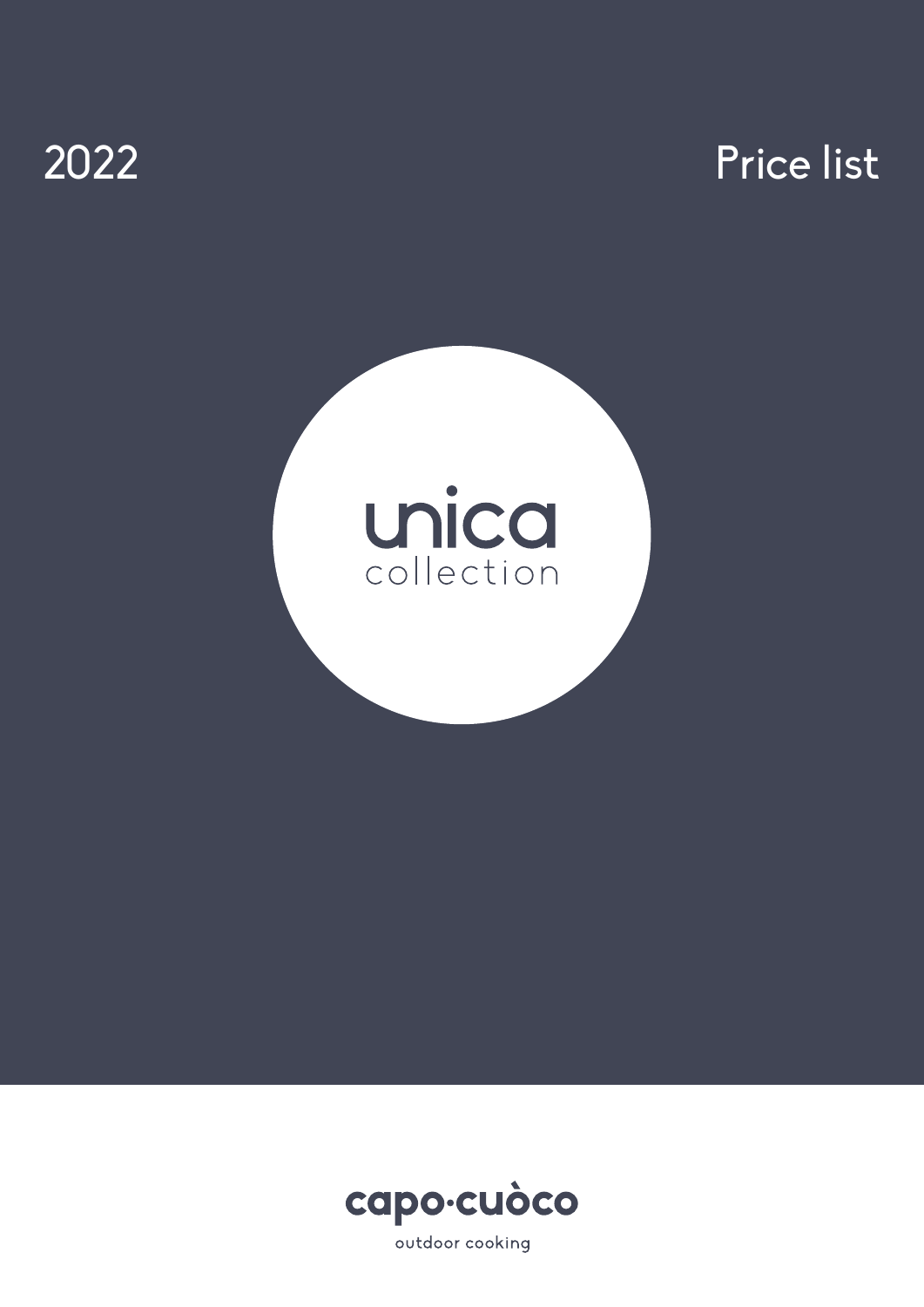## **Cabinets - powder coated aluminum**





**A60** Cabinet with door (R or L) Size: **W**60 X **D**64 X **H**88 cm Adapted for Built-in Options

**price: € 3,680 price: € 7,360**



**A120** Cabinet with two door (R&L) Size: **W**120 X **D**64 X **H**88 cm Adapted for Built-in Options





# **B60**

Cabinet with two drawers + internal drawer Regular upper drawer Touched open low drawer Size: **W**60 X **D**64 X **H**88 cm



#### **B60 2D**

Cabinet with two drawers Regular upper drawer Touched open low drawer Size: **W**60 X **D**64 X **H**88 cm



**B60 3D** Cabinet with three drawers Regular upper drawer Touched open low drawer Size: **W**60 X **D**64 X **H**88 cm

**price: € 4,295 price: € 4,295 price: € 4,950**



**C90** Cabiner with two low doors (R&L) Size: **W**90 X **D**64 X **H**88 cm Adapted for Built-in Options

**price: € 4,480 price: € 6,990**



#### **C120**

Cabiner with two low doors (R&L) Size: **W**120 X **D**64 X **H**88 cm Adapted for Built-in Options

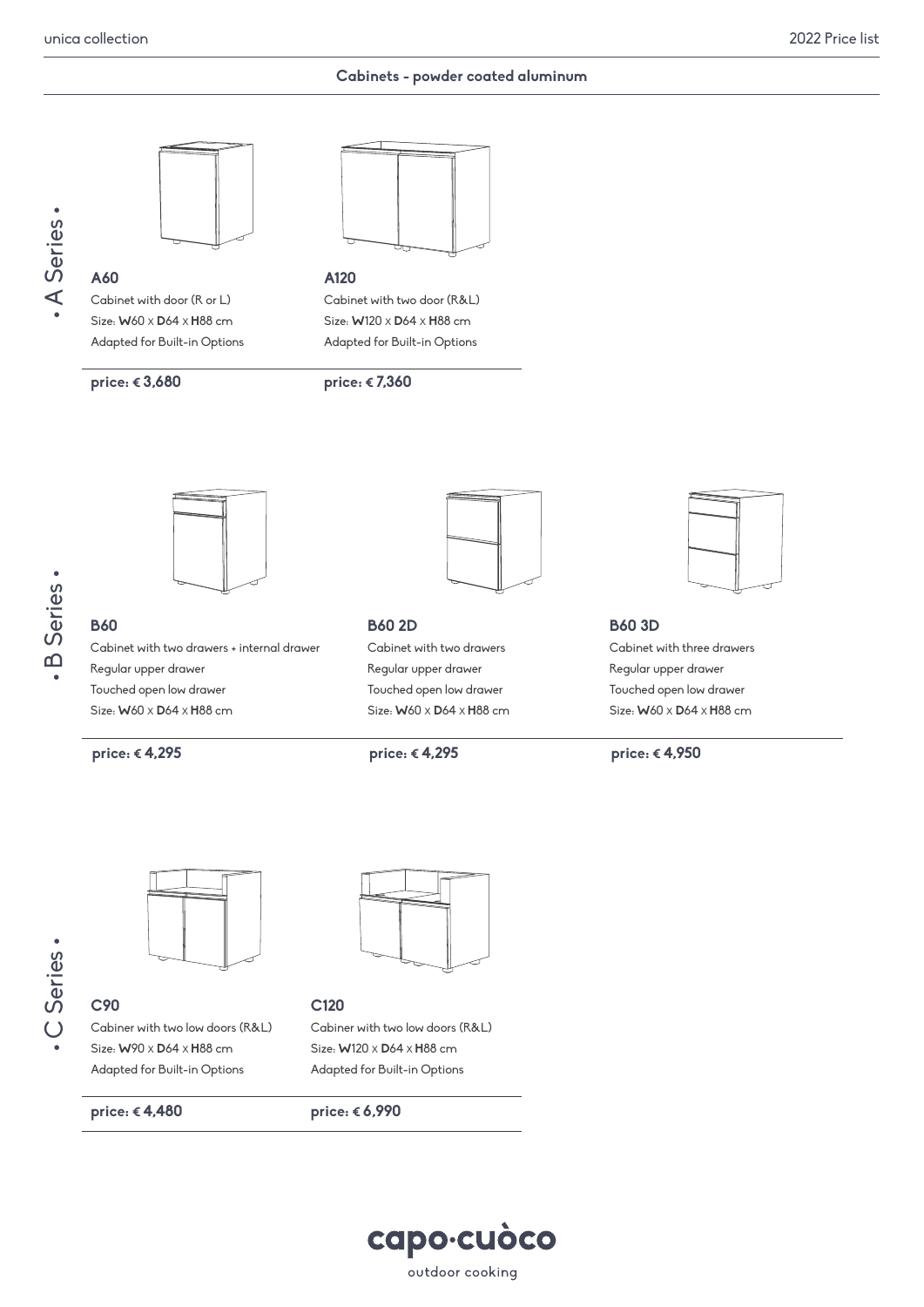### **Additional parts - powder coated aluminum**





**BC63F** Back cover for fridge Size: **W**63 X **D**60 X **H**82 cm



**BC93F** Back cover for fridge Size: **W**93 X **D**60 X **H**82 cm







**Corner** Corner unit Size: **W**65 X **D**65 X **H**88 cm Size: **W**69 X **D**65 X **H**88 cm

**price: € 1,580**

·Drawer· • Drawer•



**Inner drawer 60cm** 10cm high

**Inner drawer 60cm**

18cm high

**price: € 745 price: € 850**